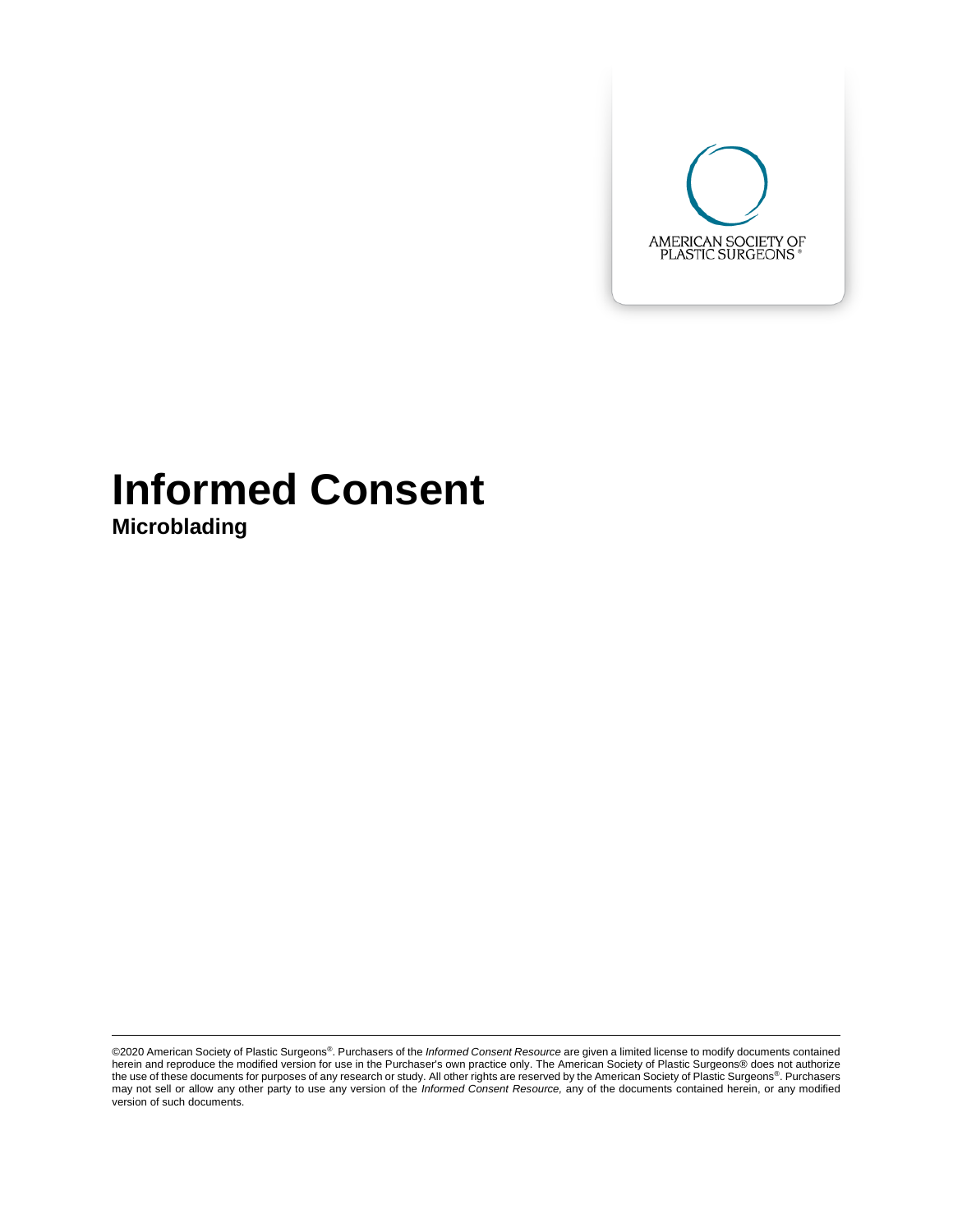

## **INSTRUCTIONS**

This document is about informed consent. It will tell you about microblading. It will outline its risks, and other treatment options.

It is important that you read this whole document carefully. Please initial each page. Doing so means you have read the page. Signing the consent agreement means that you agree to the surgery that you have talked about with your microblading technician.

#### **GENERAL INFORMATION**

Microblading is a long-lasting makeup procedure. It can boldly correct or fully restore the appearance of an eyebrow. Eyebrow microblading puts pigment under the top layer of the skin with a special device. A machine is not used for this.

#### **OTHER TREATMENTS**

Other options are shaping, tinting, waxing, preening, stenciling, using brow extensions, and/or brow hair transplants. These have their own risks and potential issues.

#### **RISKS OF MICROBLADING**

All procedures have some risk. It is important that you know these risks. You must also understand other issues that might come up during or after the procedure. Every procedure has its limits. Choosing to have a procedure means comparing the risks and benefits. Most patients do not face problems, but you should talk about them with your microblading technician. Make sure you know all possible risks of microblading.

### **SPECIFIC RISKS OF MICROBLADING**

#### **Bruising:**

You may see bruising after the procedure. It should not last more than a day or two.

#### **Infection:**

It is rare, but you may get an infection after the procedure. If you do, you may need more treatment. This could include antibiotics, time in the hospital, or surgery. You need to tell your professional skin technician about any infection. This could be ingrown toenails, insect bites, tooth problems, or urinary infections. An infection in another part of your body can lead to an infection in the treated area.

#### **Erythema (Skin Redness):**

Your skin may turn red near the treated area after injections. It may stay red for a few days after the procedure.

#### **Skin Discoloration/Swelling:**

You may see swelling after the treatment. The skin at or near the procedure site can look lighter or darker than the skin around it. It is not common but swelling and skin discoloration can last a long time. In rare cases, it may be permanent.

#### **Allergic Reactions:**

In rare cases, patients have allergic reactions to the pigment, topical preparations, or injected agents. Such reactions may need more treatment. You should tell your skin technician of prior allergic reactions.

#### **Poor Results:**

You can expect good results. However, there is no guarantee for the results. The body is not symmetrical. Almost everyone has some level of unevenness. This may not be visible before the treatment. For example,

**Page 1 of 3 \_\_\_\_\_\_\_\_ Patient Initials**  $\qquad \qquad \circ$ 2020 American Society of Plastic Surgeons® This form is for reference purposes only. It is a general guideline and not a statement of standard of care. Rather, this form should be edited and amended to reflect policy requirements of your practice site(s), CMS and Joint Commission requirements, if applicable, and legal requirements of your individual states. The ASPS does not certify that this form, or any modified version of this form, meets the requirements to obtain informed consent for this procedure in the jurisdiction of your practice.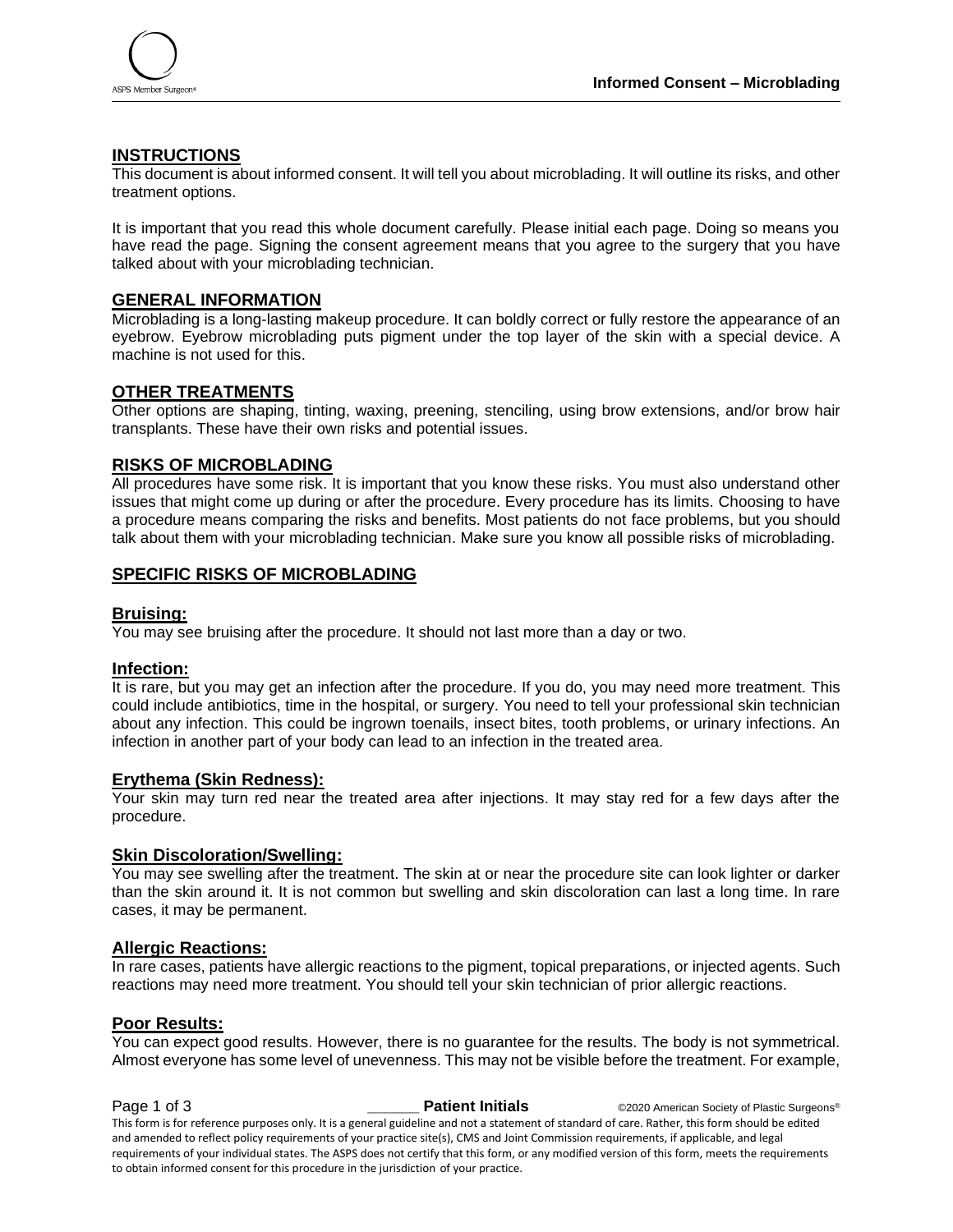

one side of your face may be a little larger. One side could sag more than the other. If you have more realistic ideas about the treatment, the results will look better to you. Some patients do not reach their goals. It is not the fault of the professional skin technician or the treatment. You may not like the results. Unwanted results may NOT improve with more treatment.

# **DISCLAIMER**

Informed consent documents give you information about the procedure you are considering. These documents explain the risks of that procedure. They also discuss other treatment options, including not having surgery. However, informed consent documents can't cover everything. Your plastic surgeon or microblading technician may give you more or different information. This may be based on the facts of your case.

Informed consent documents are not meant to define or serve as the standard of medical care. Standards of medical care are determined based on the facts involved in an individual case. They may change with advances in science and technology. They can also change with the way doctors practice medicine.

# **It is important that you read the above information carefully and get all your questions answered before signing the consent agreement on the next page.**

**Page 2 of 3** *Laceres Corporation Corporation Cation Patient Initials* **C2020** American Society of Plastic Surgeons®

This form is for reference purposes only. It is a general guideline and not a statement of standard of care. Rather, this form should be edited and amended to reflect policy requirements of your practice site(s), CMS and Joint Commission requirements, if applicable, and legal requirements of your individual states. The ASPS does not certify that this form, or any modified version of this form, meets the requirements to obtain informed consent for this procedure in the jurisdiction of your practice.